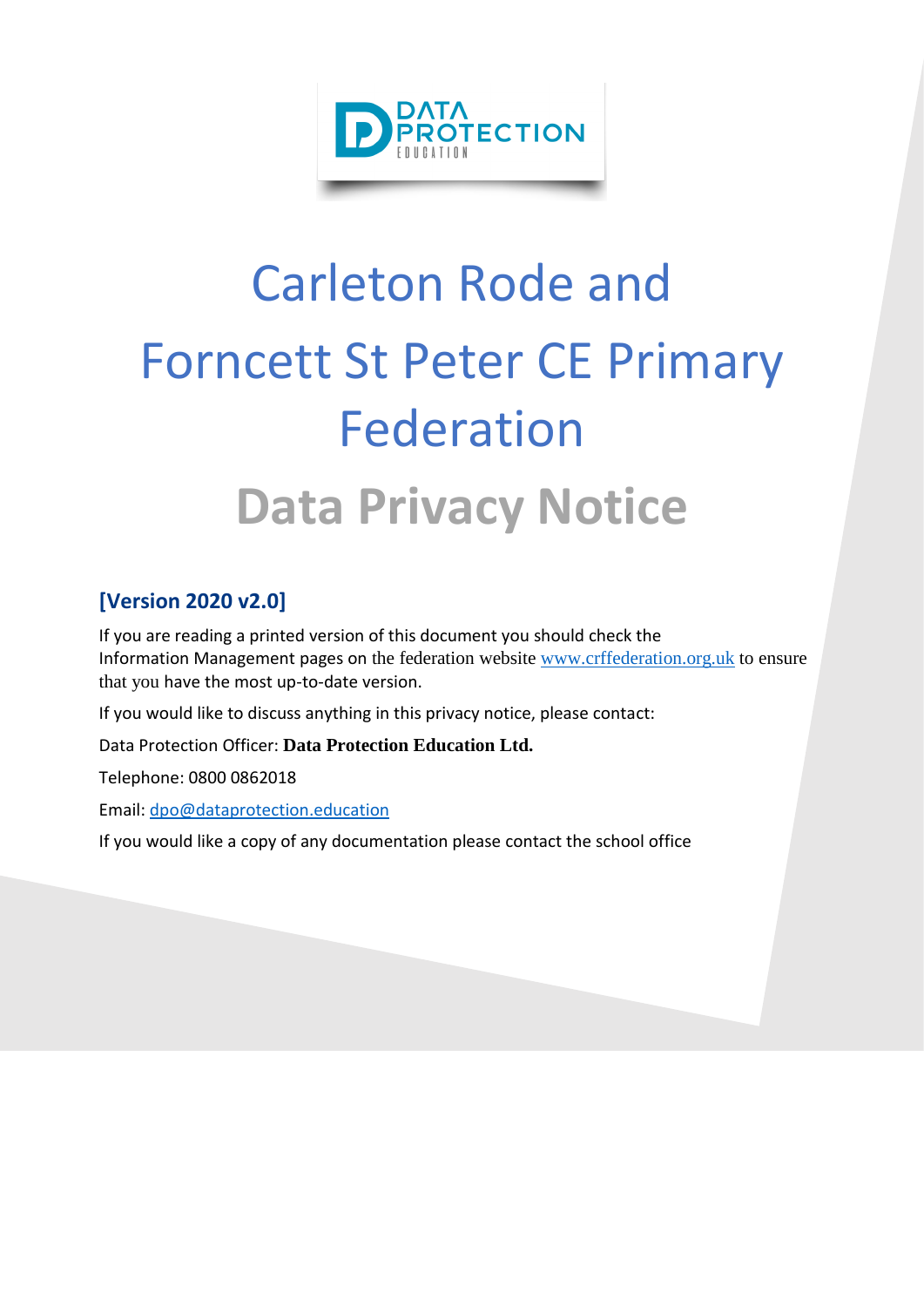

# Version Control

| <b>Version</b> | Author                | <b>Date</b>           | Approved by | <b>Effective from</b> |
|----------------|-----------------------|-----------------------|-------------|-----------------------|
| 1.0 template   | DPE - JE              | 1/5/2018              |             |                       |
| 1.3 update     | $DPE - JE$<br>QA - TK | 24/5/2018<br>1/6/2018 |             |                       |
| 1.5 update     | $DPE - JE$            | 2/10/2020             |             |                       |
| 2.0 update     | $DPE - JE$            | 08/12/2020            |             |                       |
|                |                       |                       |             |                       |
|                |                       |                       |             |                       |
|                |                       |                       |             |                       |
|                |                       |                       |             |                       |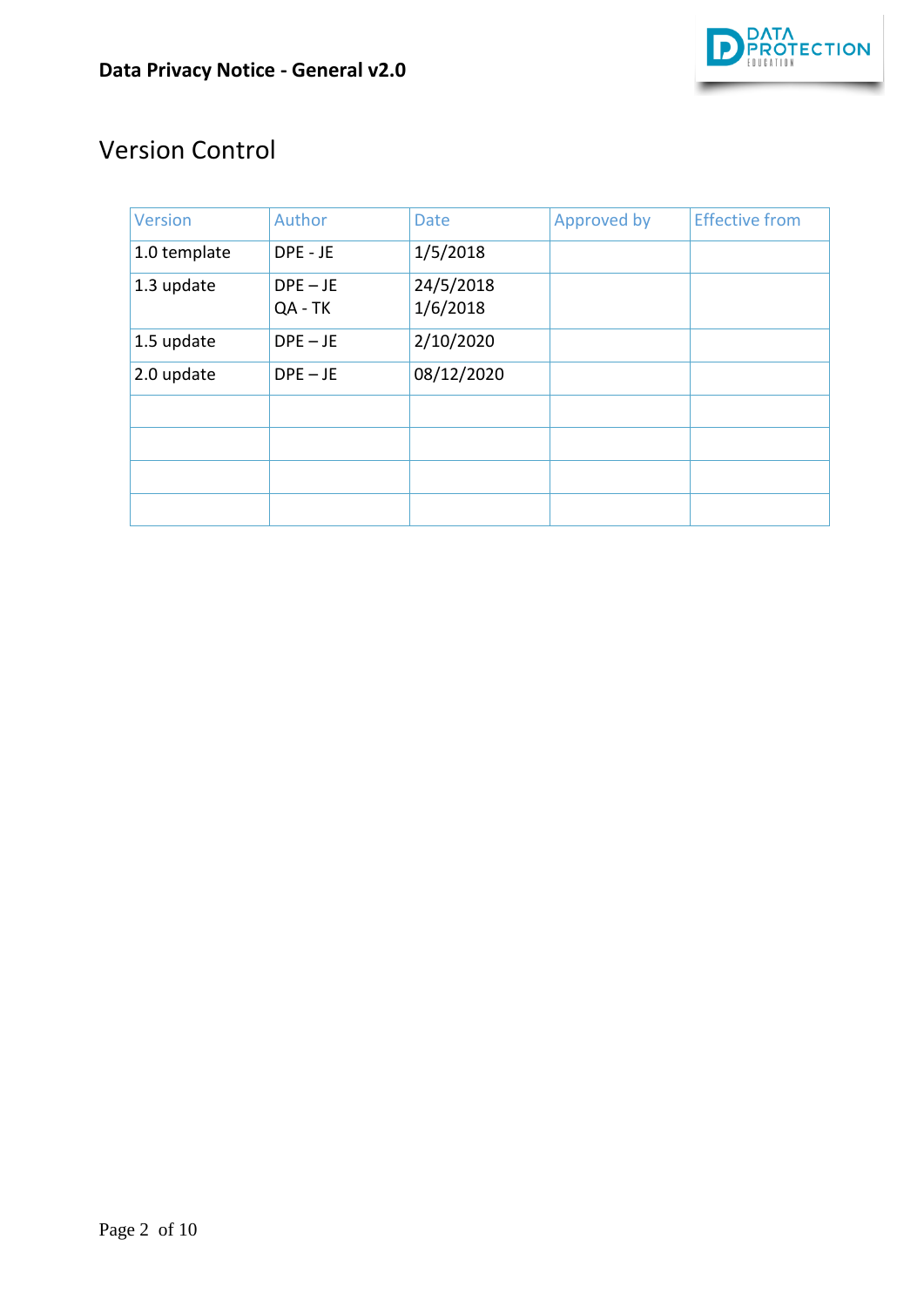

# <span id="page-2-0"></span>**Content**

| Content                                                     | 3              |
|-------------------------------------------------------------|----------------|
| Purpose of this document                                    | $\overline{4}$ |
| The Data Protection Principles                              | $\overline{4}$ |
| Your rights                                                 | $\overline{4}$ |
| The lawful basis on which we process this information       | 5              |
| Categories of data subject and the data we collect and hold | 5              |
| Parents' and carers information                             | 5              |
| Visitor information                                         | 6              |
| Governors' information                                      | 6              |
| Volunteers' information                                     | 7              |
| Collecting this information                                 | 7              |
| Storing this information                                    | 7              |
| Who we share this information with                          | $\overline{7}$ |
| COVID-19                                                    | 8              |
| Concerns about how your personal data is handled            | 9              |
| <b>Appendix A</b>                                           | 10             |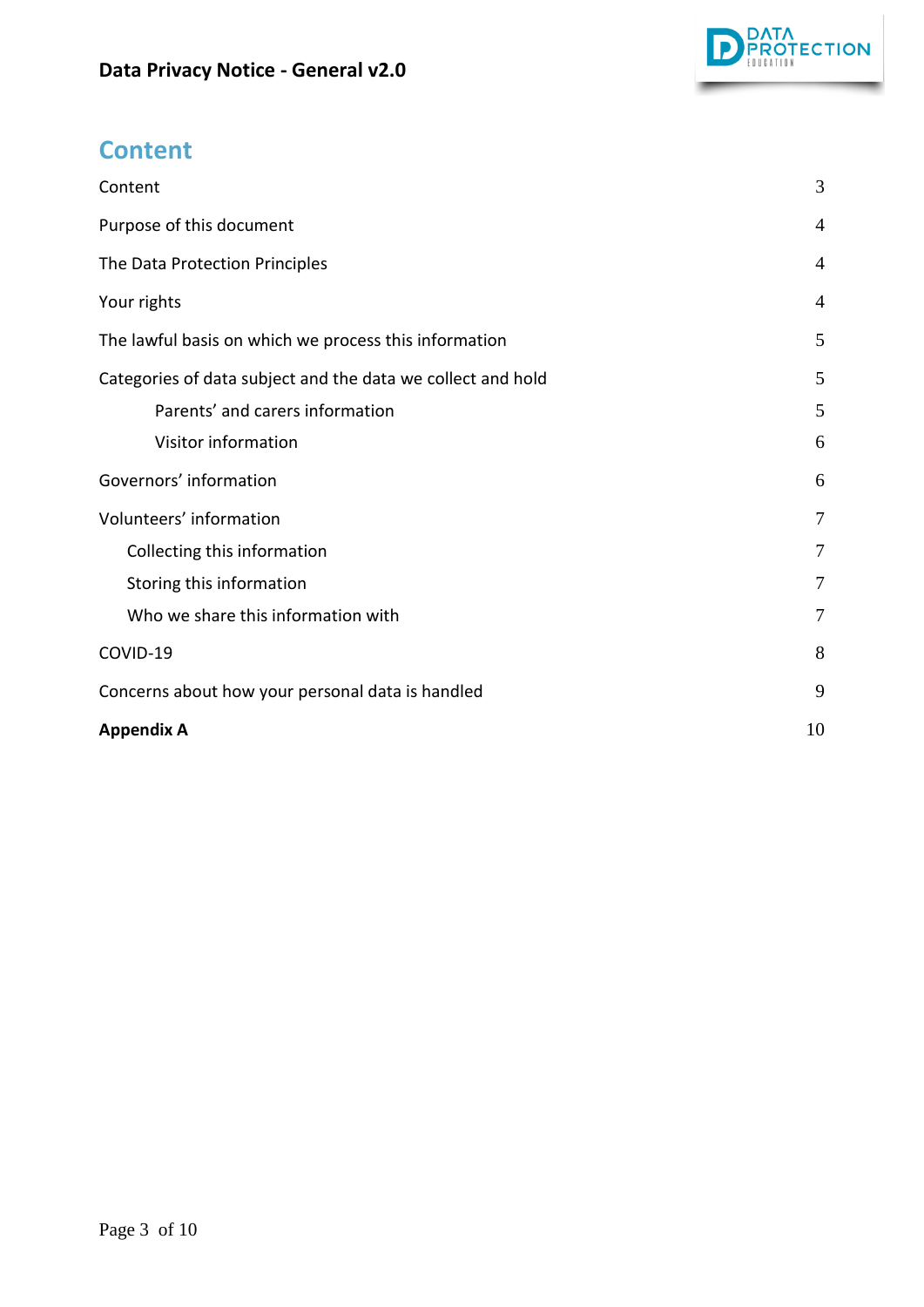

## <span id="page-3-0"></span>**Purpose of this document**

Carleton Rode and Forncett CEVA Primary Federations is a data controller and this document describes the data that is collected and how it is processed to data subjects other than pupils and workforce. As a controller we are responsible for deciding what data is collected and how it is processed.

Under the Data Protection Act 2018 and the GDPR we must abide by the principle of transparency and the right of data subjects to be informed how their data is processed.

This document provides such information. It will be updated from time to time and updates communicated to the relevant data subjects.

It is your duty to inform us of changes.

# <span id="page-3-1"></span>**The Data Protection Principles**

We will comply with data protection law. This says that the personal information we hold about you must be:

- Used lawfully, fairly and in a transparently
- Collected and used only for the specific, explicit and legitimate purpose they have been collected for and not for any other purposes
- Adequate and relevant and limited only to what is necessary
- Accurate and kept up to date
- Kept only as long as necessary
- Kept securely, using appropriate technical and/or organisation measures

## <span id="page-3-2"></span>**Your rights**

You have rights associated with how your data is collected and processed. Not every right is absolute, but under certain circumstances you can invoke the following rights:

- Right of access
- Right of erasure
- Right of rectification
- Right to object to processing
- Right to be informed
- Right to data portability
- Right to not be subject to decisions based on automated decision making
- Right to restrict processing
- Right to seek compensation for damages caused by a breach of the Data Protection regulations.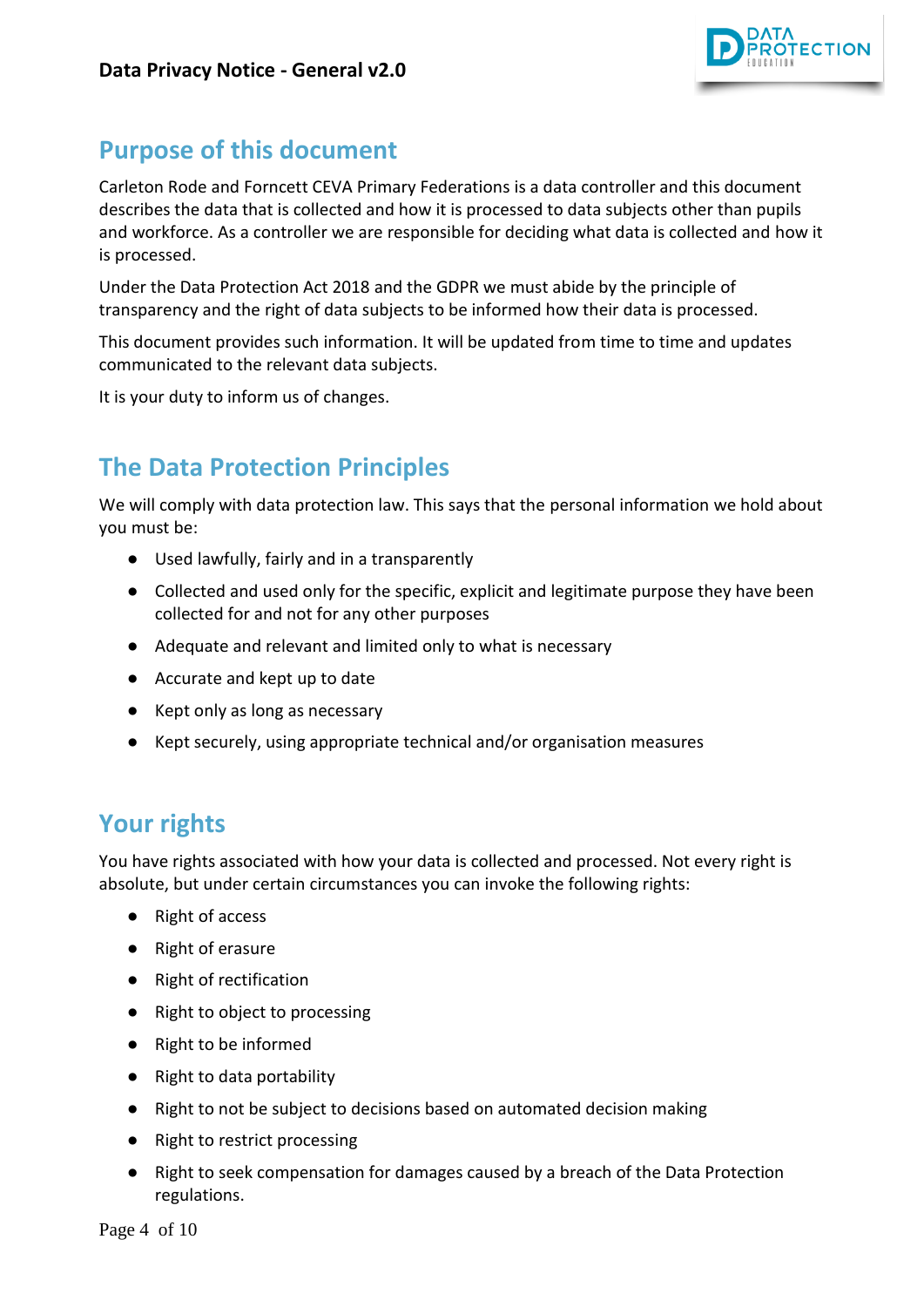

The Data Protection Officer (DPO) is in position to ensure your rights are supported. To contact the DPO use the contact details on the front of this notice.

## <span id="page-4-0"></span>**The lawful basis on which we process this information**

We collect and process your information:

- Under Article 6 of the General Data Protection Regulation (GDPR) to perform our official function (public task).
- Classed as Special Category data, e.g. health etc under Article 9 of the General Data Protection Regulation (GDPR) to carry out tasks in the public interest.
- Where it is carried out as a task in the public interest such as equal opportunities monitoring, for child protection purposes or where otherwise authorised by law, such as Departmental Censuses as required in the Education Act 1996.
- Under the terms of a contract we hold with you.
- As part of your attendance in schools, background checks from the Disclosure and Barring Service may be done which may involve the collection of criminal convictions.
- Where you have given us consent to do so.

## <span id="page-4-1"></span>**Categories of data subject and the data we collect and hold**

The categories of other information that we collect, hold and share include:

#### <span id="page-4-2"></span>**Parents' and carers information**

Parent or carers information is collected so that:

- We can communicate with you about your child in relation to things such as education and attainment, health and well-being, attendance and behaviour and emergencies (task in a public interest or legal obligation)
- Send you important information about the school (task in a public interest)
- Provide you with access to tools and services we use in schools such as parent payment systems, communication applications (task in a public interest or to fulfil a contract)

Data collected includes:

- Name
- Address
- Contact information
- Relationship to the child
- Involvement with volunteer groups or parents association
- Driving licence, passport or other official documentation for identity verification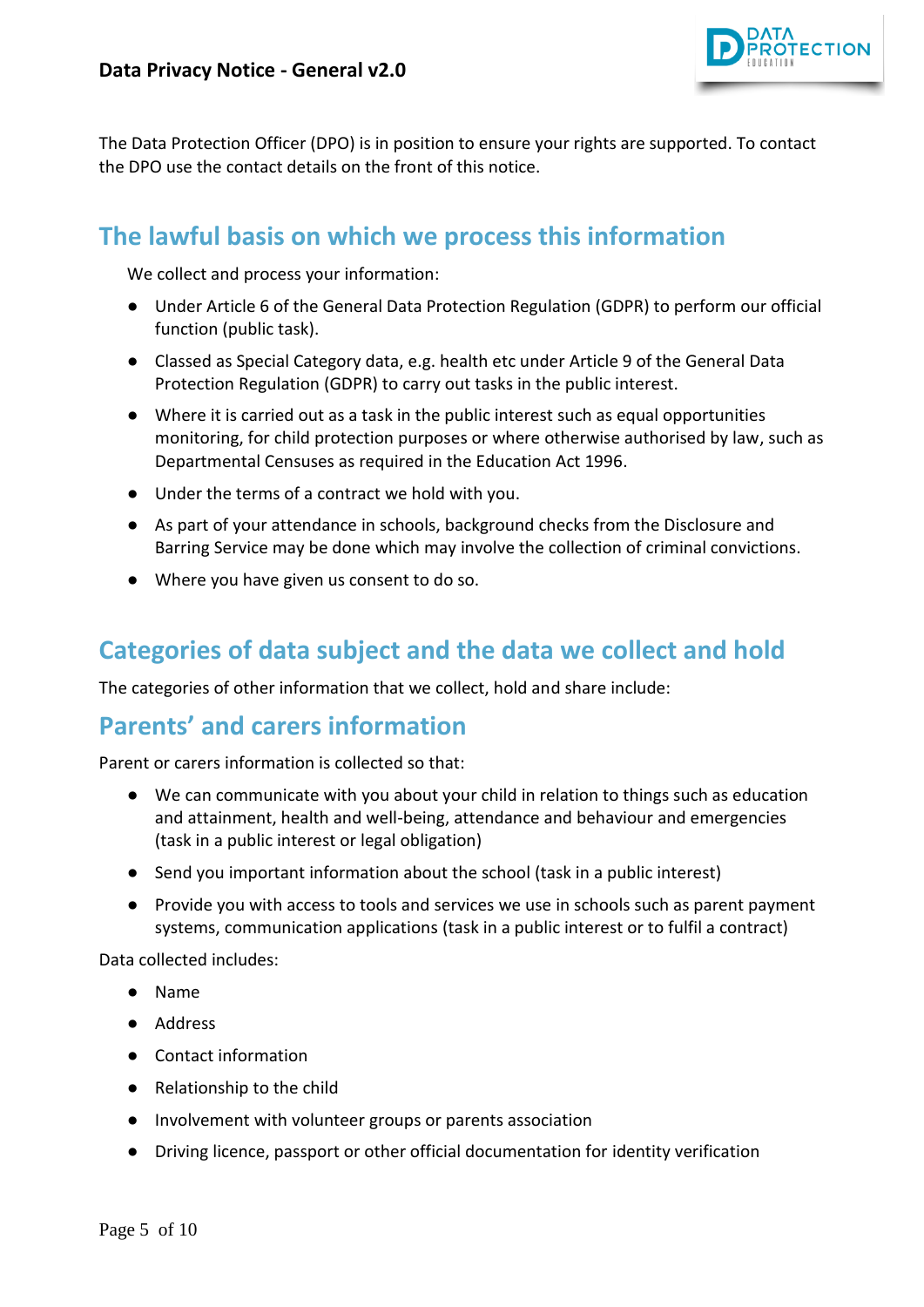

# <span id="page-5-0"></span>**Visitor information**

Visitor information is collected so that:

- We have a record of who is and has been in the building, for health, safety and operational purposes (legal obligation)
- We have a record of official visits, such as inspections or maintenance (task in a public interest)
- Where needed, Disclosure and Barring Service checks can take place (task in a public interest or legal obligation)

Data collected includes:

- Name
- Associated business
- Purpose of visit
- Car registration
- Driving licence, passport or other official documentation for identity verification
- Disclosure and Barring Service check results

## <span id="page-5-1"></span>**Governors' information**

Governors' information is collected so that:

- We can communicate with Governors on school business (task in a public interest)
- There is a public record of Governors and their business interests (task in a public interest)
- There is a record of Governor attendance (task in a public interest)
- There is a record of Governor training (task in a public interest)
- Disclosure and Barring Service checks can be carried out (task in a public interest or legal obligation

Data collected includes:

- Name
- Address
- Contact information
- Business interests
- Financial interests
- Governance roles in other schools
- Date of appointment and length of terms
- Driving licence, passport or other official documentation for identity verification
- Records of training undertaken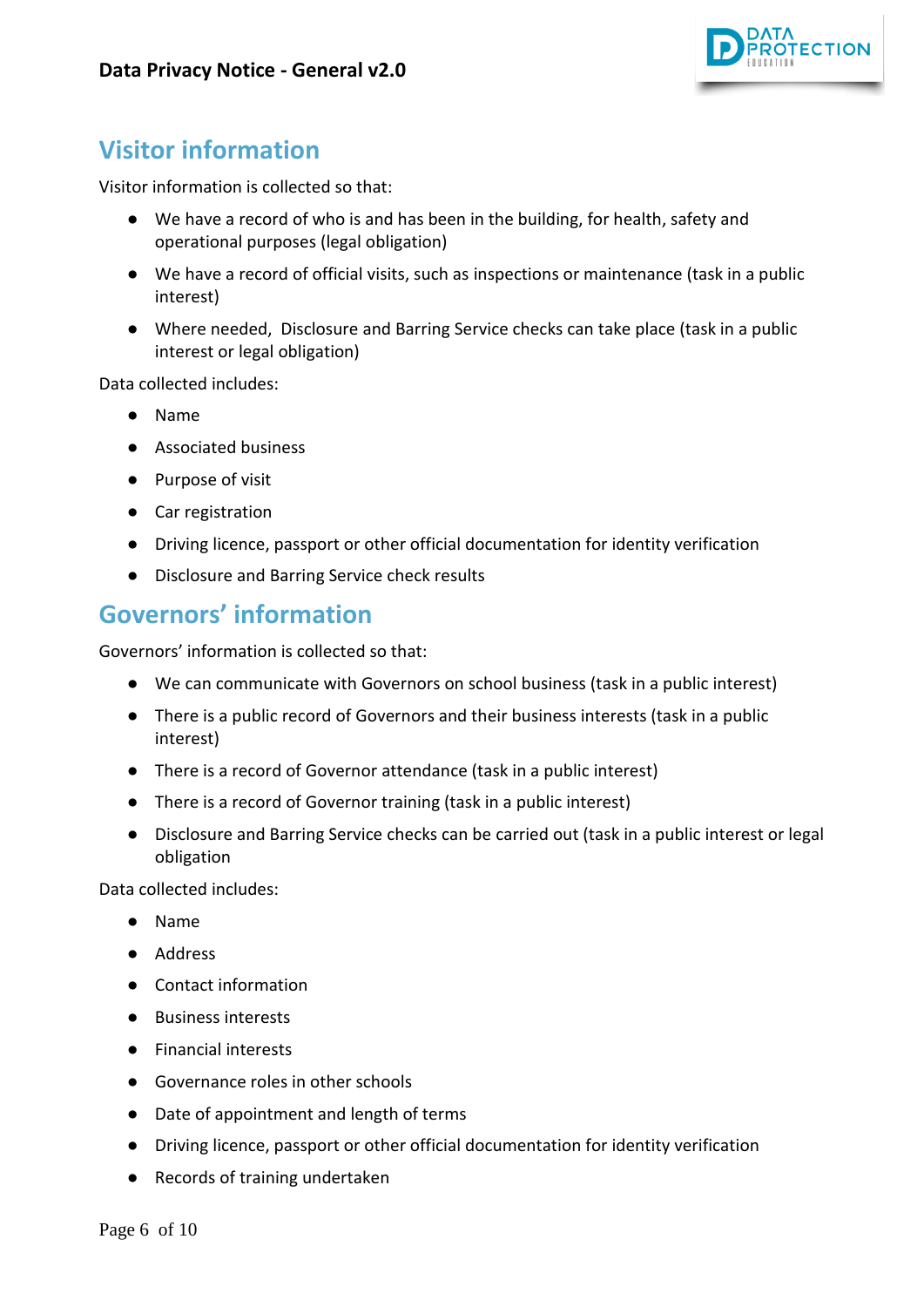

**Disclosure and Barring Service check results** 

## <span id="page-6-0"></span>**Volunteers' information**

Visitor information is collected so that:

- We have a record of who is and has been in the building, for health, safety and operational purposes (task in a public interest)
- Disclosure and Barring Service checks can be carried out (task in a public interest or legal obligation
- We have a record of visits (task in a public interest)

Data collected includes:

- Name
- Address
- Contact information
- Driving licence, passport or other official documentation for identity verification
- Disclosure and Barring Service check results

#### <span id="page-6-1"></span>**Collecting this information**

- **Parents:** whilst the majority of information you provide to us is mandatory, some of it is provided to us on a voluntary basis. In order to comply with data protection legislation, we will inform you whether you are required to provide certain information to us or if you have a choice in this
- **Visitors and volunteers:** As a visitor the information that you provide to us is voluntary. However, we may restrict access to the school if the information is not provided
- **Governors:** whilst the majority of information you provide to us is mandatory, some of it is provided to us on a voluntary basis. In order to comply with data protection legislation, we will inform you whether you are required to provide certain information to us or if you have a choice in this.

#### <span id="page-6-2"></span>**Storing this information**

We hold your data as documented in our Retention Schedule, which can be requested by contacting the school office.

#### <span id="page-6-3"></span>**Who we share this information with**

We routinely share this information with: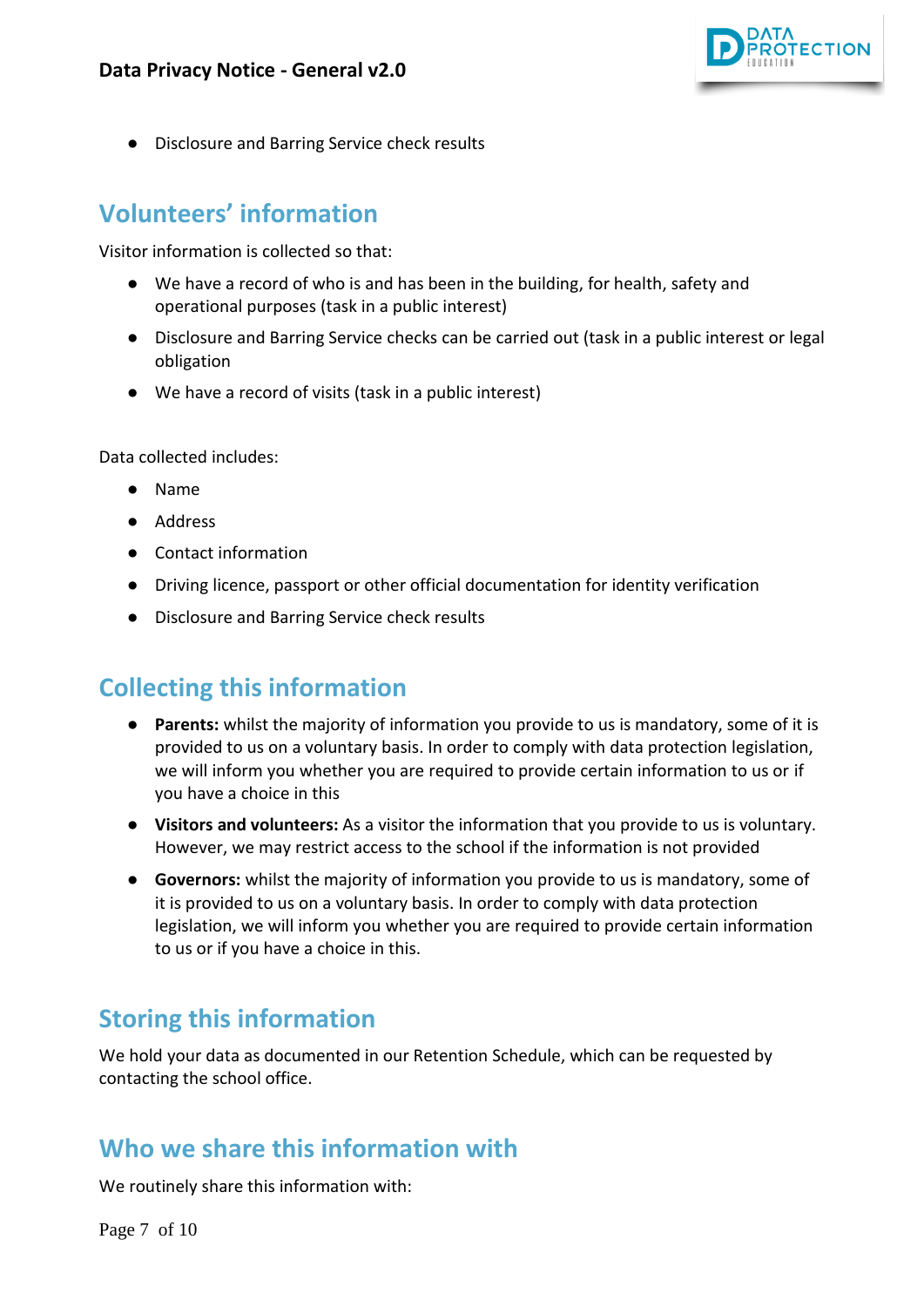

- **Parents:** we will share your information with members of staff, other agencies and, where you have agreed or to ensure the functioning of a contract, with third-party processors who provide services to the school;
- **Visitors and volunteers:** your information will not be shared unless requested by an external agency in the course of a health and safety incident or in the investigation of a crime;
- **Governors:** we will publish the names, business interests, financial interests and governance roles of governors in other schools on the school website. Governor information is also shared with the Local Authority and published on the DfE Get Information About Schools portal

## <span id="page-7-0"></span>**COVID-19**

Data collected for the purposes of public health (including visitor contact data for COVID-19) will be kept as long as required. Contact data for visitors will be kept for 21 days after the most recent visit, with information on visitors kept as per standard retention requirements. Public Health data may be shared with third-parties as required including, but not limited to:

- National Health Service (including NHS Test and Trace)
- Public Health England
- Other local health authorities

Data collected and processed for public health purposes is done so under GDPR [Article 9\(2\)\(i\)](https://gdpr-info.eu/art-9-gdpr/) which states: (in part) "processing is necessary for reasons of [public interest](https://kb.dataprotection.education/component/seoglossary/1-data-protection-definitions/public-interest) in the area of public health, such as protecting against serious cross-border threats to health..." and [Recital 54](https://gdpr-info.eu/recitals/no-54/) which includes: "The processing of special categories of personal data may be necessary for reasons of public interest in the areas of public health without consent of the data subject."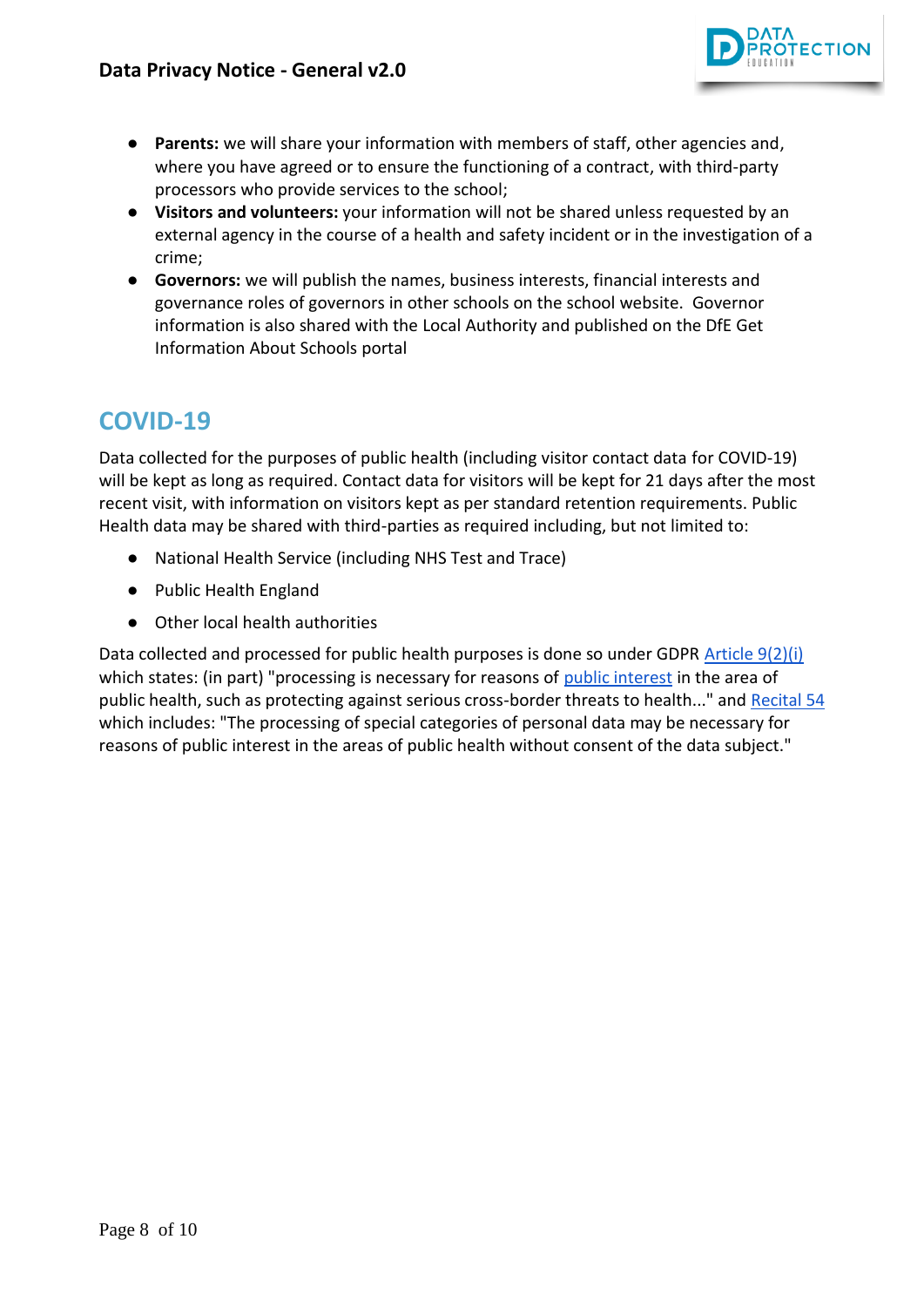

## <span id="page-8-0"></span>**Concerns about how your personal data is handled**

If you have a concern about the way we are collecting or using your personal data, we ask that you raise your concern with us in the first instance using the contact information on the first page of this document.

Alternatively, you can contact the Information Commissioner's Office at <https://ico.org.uk/concerns/>